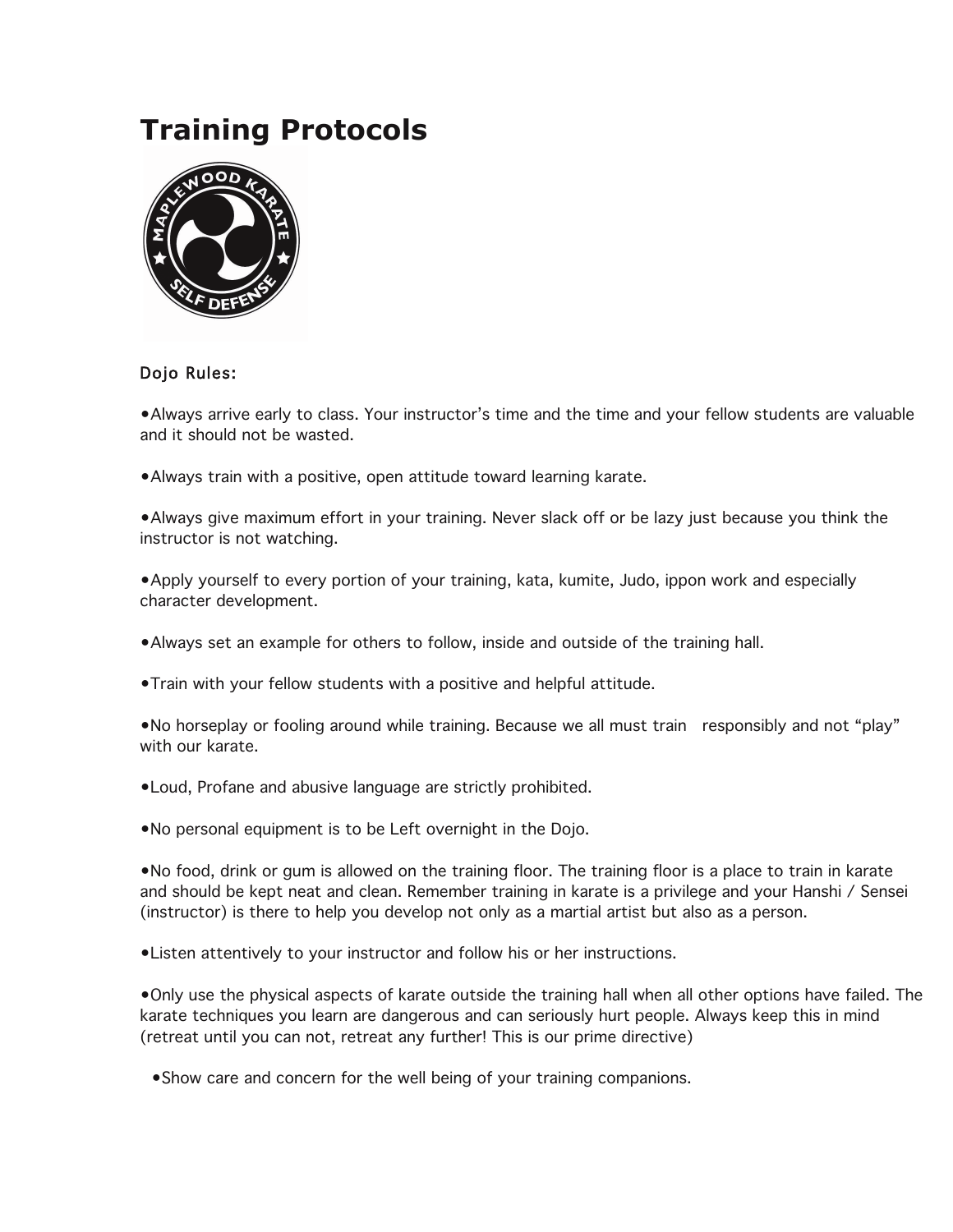•As you progress in rank help those below you.

•Do not attempt to teach friends and acquaintances outside the Dojo or show off your skills to anyone.

#### Personal Hygiene and Attire

•Always wear a clean gi (uniform). A clean and pressed gi represents a positive and fresh attitude toward your karate training.

•Never wash your obi (belt). It will carry the sweat and hard work with you every time you train.

- •Training equipment is to be kept clean, (Gear, shin pads things of that nature).
- •Male students should wear a cup and supporter while training.

•Female students should wear a sports bra and or tee shirt under their gi top at all times. Other protective gear for protecting the chest area can be purchased.

•Finger and toenails should be neatly trimmed short so as not to scratch or accidentally cut your fellow students.

•No jewelry is allowed on the training floor while training. Rings can injure fellow student and damage equipment. Earrings and necklaces can easily be damaged during training.

•Glasses should be secured with a sports band or removed while training.

•Your obi (belt) should only be worn while training in the dojo. The belt is a personal item and is not for display as a trophy. Keep it in your bag or around your neck until you put it on for training. It is not to be thrown on the floor for any reason.

#### Bowing

•Bow to fellow karateka before starting any partner work. The bow is a sign of respect and common understanding. It should not be skipped or lessened. Your bow is a direct representation of your attitude toward your karate training and should be taken seriously. Perform all necessary ceremonies (bows) (Osu) as necessary.

•Bow when you enter and leave the training floor. The training floor is also a special place to you. It is where you will sweat, hurt, laugh, grow and learn.

•Bow to any instructor that is working with you or before asking him/her a question. Bowing is a way of saying, "excuse me" and showing appreciation for the instructor's help.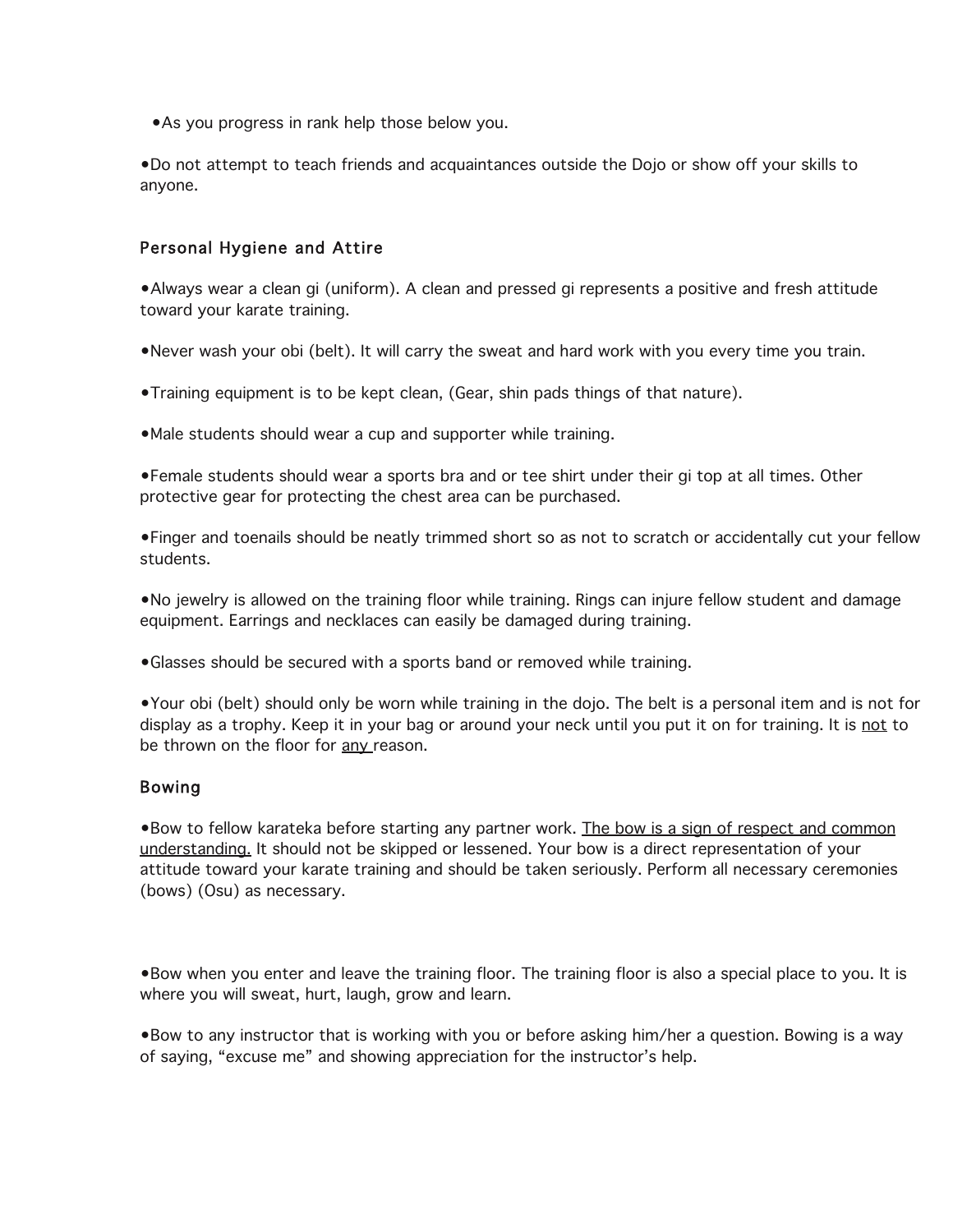•Bow whenever and to whomever you feel like you need to. It is always a good thing and demonstrates your attitude toward training and humility.

### Kumite/Sparring

•All appropriate equipment is required while sparring. Students will need protective gear, a mouthpiece and cup and supporter (males).

•Always bow to your fellow students before starting any kumite exercise. Remember you are assuring your kumite partner that you are sharing a common goal of personal improvement.

•Always train with the proper attitude. There is no place for ego during training. This is often difficult for students that are just learning to spar.

•Never practice kumite without an instructor present or without permission.

•Do not attempt techniques on a partner that you have not been taught by an instructor. Sometimes students may see techniques performed by advanced students that appear simple on the surface but have complex less obvious movements. Remember your partner is not a "practice dummy" but a person that has volunteered to help you learn. Remember the movies are not training films and actors are not instructors.

•It is not appropriate to ask a senior belt to spar. Senior belts may be training on different material or directed by the Instructor to focus on certain aspects. It is however, okay to ask an instructor for help on sparring techniques.

#### Kata

•Students should not practice kata they have not formally been taught by an instructor. Kata is the way a Sensei passes down his style of karate to his students. Students should study it hard and focus on the kata they have been taught. Kata has subtle movements and every kata has several layers to be learned.

#### Competitions and Demonstrations

•No impromptu demonstrations of karate, outside the dojo, will be allowed without the Instructor's permission. Your karate training and skills is the concern of you and your Instructor. Often times demonstrating your karate to others, outside the dojo makes you appear to be "showing off" or bragging about your abilities. From time to time, demonstrations will be organized through the dojo and you may be asked to participate in those events. If you have a group of people, i.e. church groups, coworkers, ECT. That are interested in karate training then please let an instructor know and maybe a demonstration would be appropriate and could easily be arranged.

 •Students should not register or compete in any martial arts tournament without the permission of the Instructor. Any time a student competes or displays his karate skills, he is representing his Instructor and his dojo. The Instructor has a vested interest in where he and his training hall are represented and who represents him. Often the Instructor will know more about the tournament than the student and may have chosen not to be represented there. Students are encouraged to discuss their competition